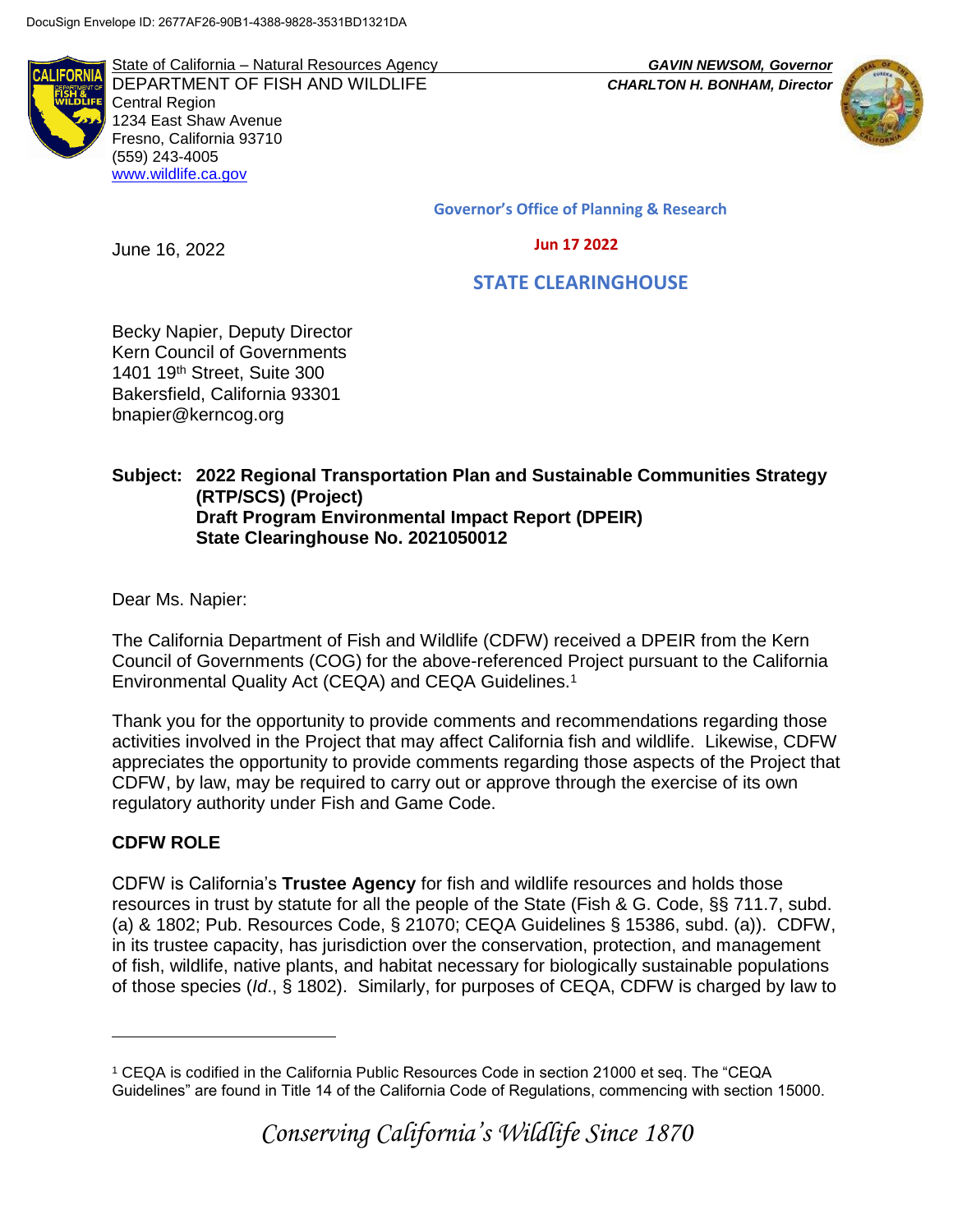provide, as available, biological expertise during public agency environmental review efforts, focusing specifically on projects and related activities that have the potential to adversely affect fish and wildlife resources.

CDFW is also submitting comments as a **Responsible Agency** under CEQA (Pub. Resources Code, § 21069; CEQA Guidelines, § 15381). CDFW expects that it may need to exercise regulatory authority as provided by the Fish and Game Code. As proposed, for example, the Project may be subject to CDFW's lake and streambed alteration regulatory authority (Fish & G. Code, § 1600 et seq.). Likewise, to the extent implementation of the Project as proposed may result in "take" as defined by State law of any species protected under the California Endangered Species Act (CESA) (Fish & G. Code, § 2050 et seq.), related authorization as provided by the Fish and Game Code will be required.

**Nesting Birds:** CDFW has jurisdiction over actions with potential to result in the disturbance or destruction of active nest sites or the unauthorized take of birds. Fish and Game Code sections that protect birds, their eggs and nests include sections 3503 (regarding unlawful take, possession or needless destruction of the nest or eggs of any bird), 3503.5 (regarding the take, possession or destruction of any birds-of-prey or their nests or eggs), and 3513 (regarding unlawful take of any migratory nongame bird).

#### **PROJECT DESCRIPTION SUMMARY**

#### **Proponent:** Kern COG

**Objective:** The Project defines the region's mobility needs and issues through 2045, sets forth an action plan of projects and programs to address the needs consistent with the adopted policies, and documents the financial resources needed to implement the plan. The Project establishes a set of regional transportation goals, policies, and actions intended to guide development of the planned multimodal transportation systems in Kern County. It has been developed through a continuing, comprehensive, and cooperative planning process, and provides for effective coordination between local, regional, state, and federal agencies. Kern COG does not implement individual projects included in the RTP/SCS; individual projects are implemented by local jurisdictions and other agencies. The RTP/SCS includes the following key components:

- Transportation Planning Policies
- Planning Assumptions and Growth Trends
- Sustainable Communities Strategy
- Strategic Investments/Action Element
- Financial Constraints
- Future Transportation Planning (beyond 2046)
- Monitoring progress

**Location:** Kern COG is an association of city and county governments created to address regional transportation issues. Its member agencies include the County of Kern and the 11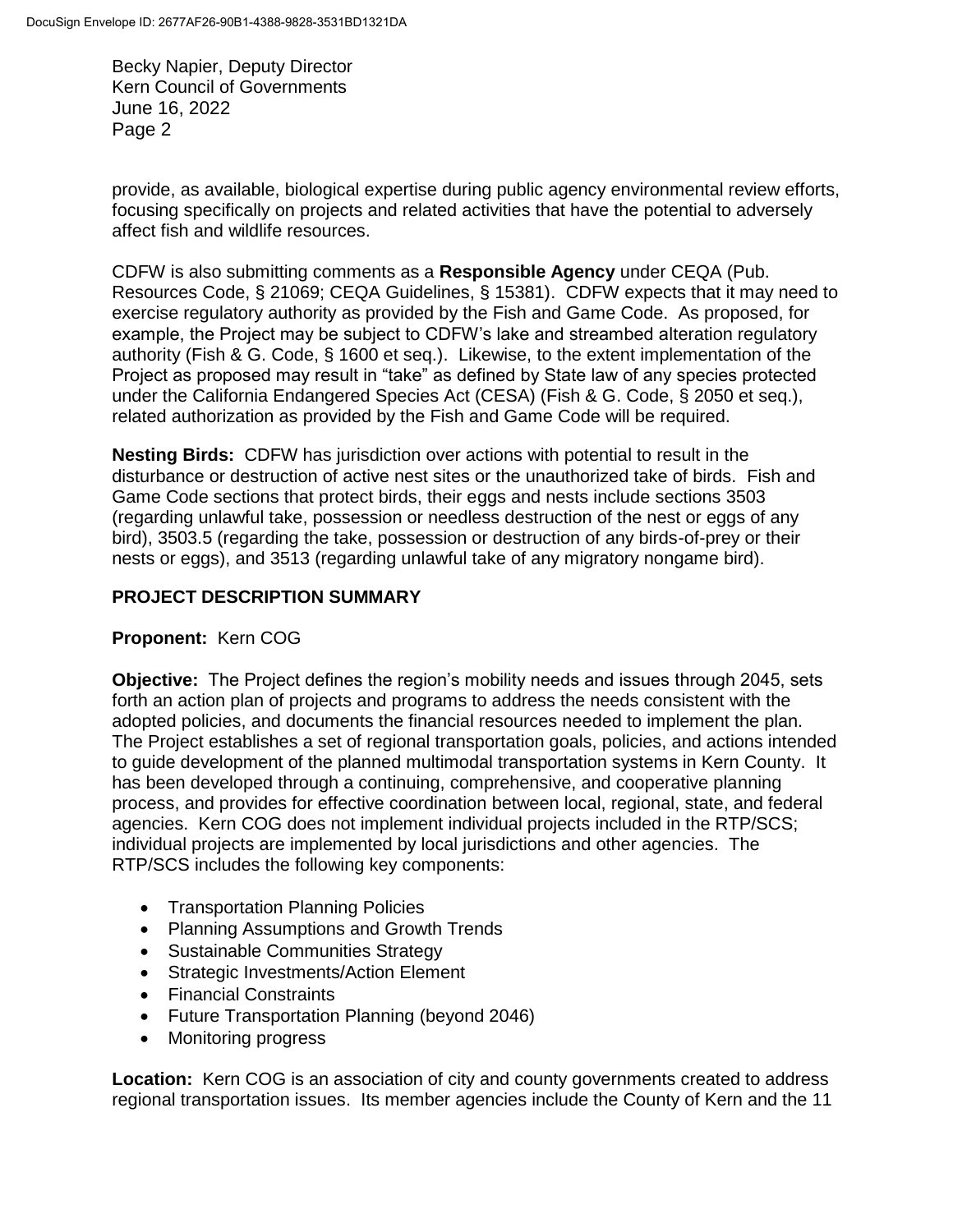incorporated cities within Kern County including Arvin, Bakersfield, California City, Delano, Maricopa, McFarland, Ridgecrest, Shafter, Taft, Tehachapi, and Wasco.

**Timeframe:** Until 2046.

#### **COMMENTS AND RECOMMENDATIONS**

The biological resources section of the DPEIR provided acceptable general mitigation measures, but without specific detail. For example, Mitigation Measure BIO-2 states that species-focused and protocol-level surveys will be conducted, which CDFW agrees, but does not specifically identify them. CDFW offers the following species-specific comments and recommendations to assist Kern COG in adequately identifying and/or mitigating the Project's significant, or potentially significant, direct and indirect impacts on fish and wildlife (biological) resources. Editorial comments or other suggestions may also be included to improve the PEIR.

Given the county-wide implications of this RTP/SCS, CDFW is concerned that subsequent projects (hereafter, "projects") tiering from the Program EIR could impact special-status species. These projects may or may not undergo environmental review and therefore CDFW recommends that the EIR fully address potential impacts to special status species. In CDFW's previous comment letter dated June 8, 2021, during the Notice of Preparation for this Project, CDFW has concerns with potential impacts to special status species including, but not limited to, the following special status species: the State endangered and federally threatened western yellow-billed cuckoo (*Coccyzus americanus occidentalis*), the State and federally threatened California tiger salamander (*Ambystoma californiense*), the State threatened and federally endangered San Joaquin kit fox (*Vulpes macrotis mutica*), the State-candidate listed as endangered and federally endangered desert tortoise (*Gopherus agassizii*); the following State endangered species: Bakersfield smallscale (*Atriplex tularensis)*, San Joaquin adobe sunburst (*Pseudobahia peirsonii*), bald eagle (*Haliaeetus leucocephalus*), foothill yellow-legged frog (*Rana boylii*), Mojave tarplant (*Deinandra mohavensis*); the following State and federally endangered species: Bakersfield cactus (*Opuntia basilaris var. treleasei*), California jewelflower (*Caulanthus californicus*), Tipton kangaroo rat (*Dipodomys nitratoides nitratoides)*, blunt-nosed leopard lizard (*Gambelia sila*), giant kangaroo rat (*Dipodomys ingens*), California condor (*Gymnogyps californianus*), southwestern willow flycatcher (*Empidonax traillii extimus*), least Bell's vireo (*Vireo bellii pusillus*), and southern mountain yellow-legged frog (*Rana muscosa*); the following State threatened species: striped adobe-lily (*Fritillaria striata*), Fisher (*Pekania pennanti*), Kern Canyon slender salamander (*Batrachoseps simatus*), tricolored blackbird (*Agelaius tricolor*), Swainson's hawk (*Buteo swainsoni*), southern rubber boa (*Charina umbratica*), San Joaquin antelope squirrel (*Ammospermophilus nelsoni*), and Mohave ground squirrel (*Xerospermophilus mohavensis*); and the following State species of special concern: Le Conte's thrasher (*Toxostoma lecontei*), Tehachapi pocket mouse (*Perognathus alticola inexpectatus)*, gray vireo (*Vireo vicinior*), western pond turtle (*Emys marmorata*),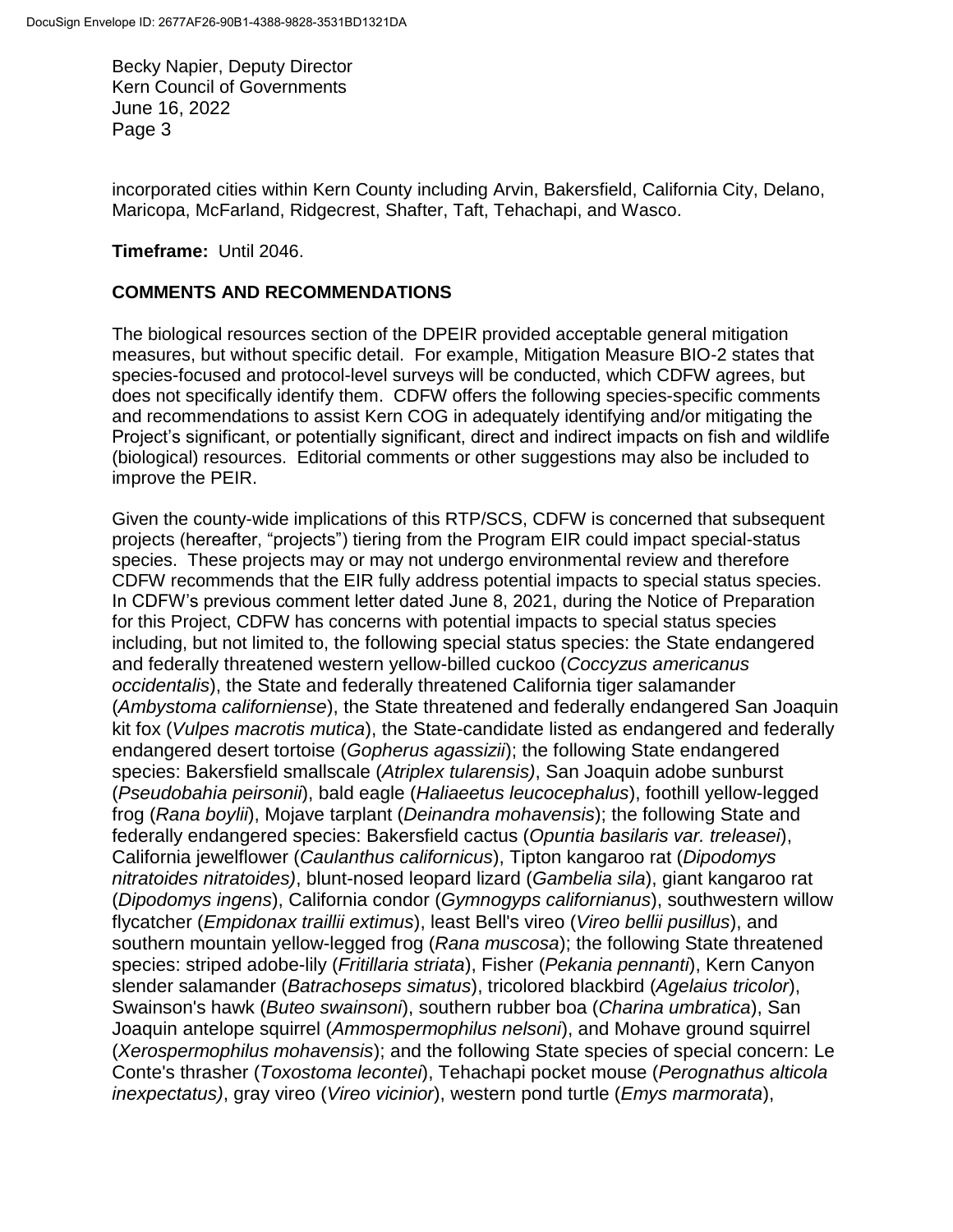Townsend's big-eared bat (*Corynorhinus townsendii*), two-striped gartersnake (*Thamnophis hammondii*), short-nosed kangaroo rat (*Dipodomys nitratoides brevinasus*), Buena Vista Lake ornate shrew (*Sorex ornatus relictus*), coast horned lizard (*Phrynosoma blainvillii*), American badger (Taxidea taxus), long-eared owl (*Asio otus*), yellow-breasted chat (*Icteria virens*), pallid bat (*Antrozous pallidus*), western mastiff bat (*Eumops perotis californicus*), short-nosed kangaroo rat (*Dipodomys nitratoides brevinasus*), fulvous whistling-duck (*Dendrocygna bicolor*), San Joaquin coachwhip (*Masticophis flagellum ruddocki*), spotted bat (*Euderma maculatum*), purple martin (*Progne subis*), California glossy snake (*Arizona elegans occidentalis*), Southern Sierra legless lizard (*Anniella campi*), Bakersfield legless lizard (*Anniella grinnelli*), western spadefoot (*Spea hammondii*), and burrowing owl (*Athene cunicularia*). While this list may not include all special-status species present Project area, it does provide a robust source of information as to which species could potentially be impacted.

# **San Joaquin Kit Fox (SJKF)**

SJKF den in right-of-ways, vacant lots, etc., and populations can fluctuate over time. It is important to note that SJKF populations are known to fluctuate and a negative finding from biological surveys in any one year does not necessarily demonstrate absence of kit fox on a site. In addition, SJKF may be attracted to both construction materials (pipes, etc.) and construction footprints due to the type and level of activity (excavation, etc.) and the loose, friable soils that are created as a result of intensive ground disturbance.

CDFW recommends the Program EIR quantify and describe the potential for subsequent projects to result in direct and indirect impacts to SJKF. This information, in addition to adequate description of habitat features on individual projects sites, is essential to adequately assess project impacts. Prior to ground-disturbing activities, CDFW recommends that a qualified wildlife biologist assess individual project sites to determine if habitat suitable to support SJKF is present. If suitable habitat is present, CDFW recommends that a qualified biologist assess presence/absence of SJKF by conducting surveys following the United States Fish and Wildlife Service's (USFWS) "Standardized recommendations for protection of the San Joaquin kit fox prior to or during ground disturbance" (2011) and implementing no-disturbance buffers around den sites, as described in the USFWS document. SJKF detection warrants consultation with CDFW to discuss how to avoid take, or if avoidance is not feasible, to acquire an Incidental Take Permit (ITP) prior to ground-disturbing activities, pursuant to Fish and Game Code section 2081 subdivision (b).

## **Swainson's Hawk (SWHA)**

Projects tiering from the Program EIR have the potential to impact SWHA. Without appropriate avoidance and minimization measures for SWHA, potential significant impacts that may result from subsequent project activities include nest abandonment, and reduced nesting success (loss or reduced health or vigor of eggs or young).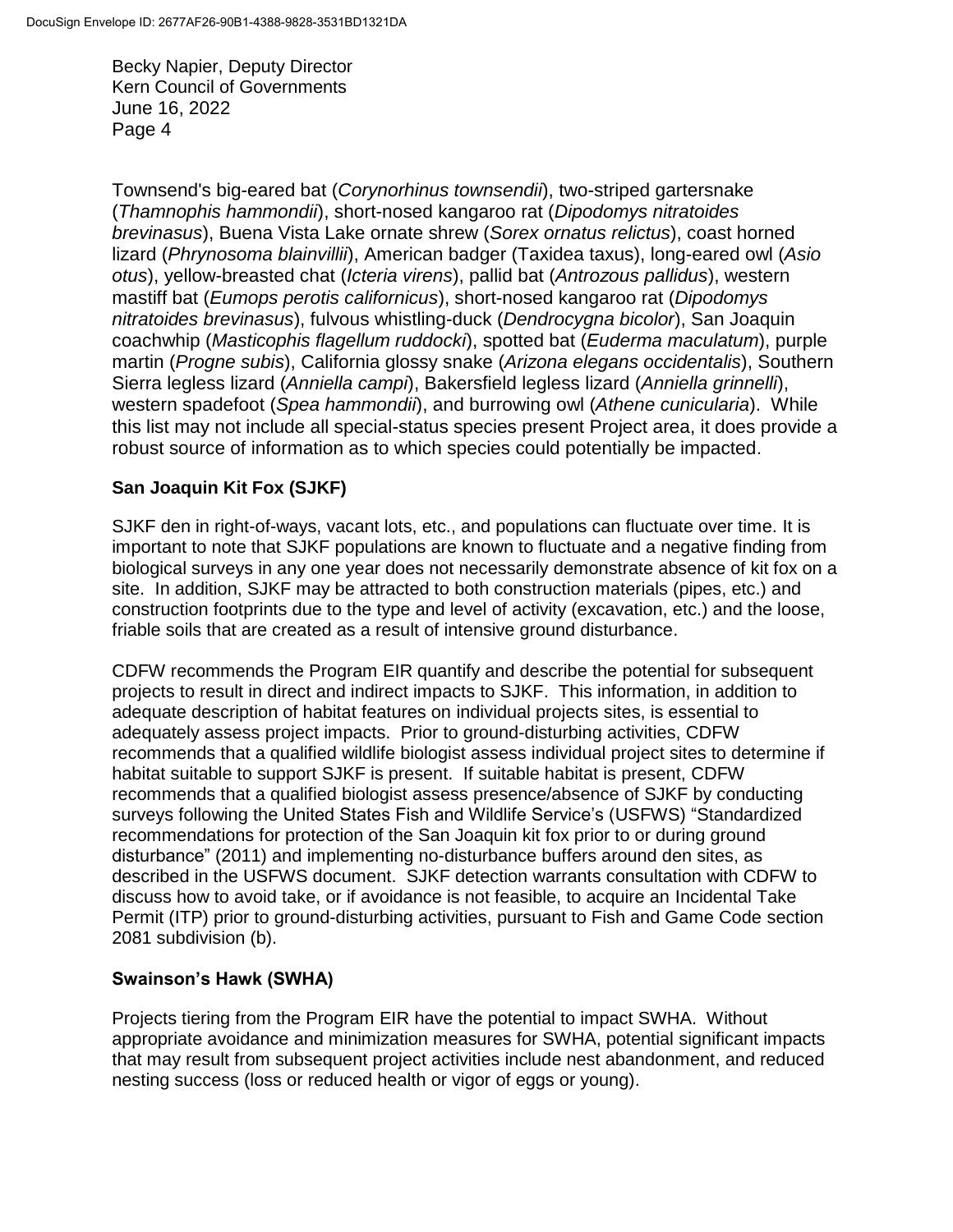To avoid impacts to nesting SWHA, CDFW recommends that subsequent project's grounddisturbing activities be timed to avoid the normal bird breeding season (February 1 through September 15). However, if ground-disturbing activities must take place during that time, CDFW recommends that a qualified wildlife biologist determine if suitable habitat is present on or adjacent to individual project sites. If suitable habitat is present, CDFW recommends a qualified wildlife biologist conduct surveys following the survey methods developed by the Swainson's Hawk Technical Advisory Committee (SWHA TAC 2000) be conducted by a qualified wildlife biologist prior to project implementation. If active nests are detected, CDFW recommends a minimum no-disturbance buffer of 0.5-mile be delineated around them until the breeding season has ended or until a qualified biologist has determined that the birds have fledged and are no longer reliant upon the nest or parental care for survival. If an active SWHA nest is detected during surveys and a 0.5-mile buffer is not feasible, consultation with CDFW is warranted to discuss how to implement the project and avoid take. If take cannot be avoided, take authorization through the acquisition of an ITP, pursuant to Fish and Game Code section 2081 subdivision (b) is necessary to comply with CESA.

#### **Tricolored Blackbird (TRBL)**

TRBL are known to nest in alfalfa, wheat, and other low agricultural crop fields. TRBL aggregate and nest colonially, forming colonies of up to 100,000 nests (Meese et al. 2014). Approximately 86% of the global population is found in the San Joaquin Valley (Kelsey 2008, Weintraub et al. 2016). Increasingly, TRBL are forming larger colonies that contain progressively larger proportions of the species' total population (Kelsey 2008). In 2008, for example, 55% of the species' global population nested in only two colonies, which were located in silage fields (Kelsey 2008). In 2017, approximately 30,000 TRBL were distributed among only 16 colonies in Merced County (Meese 2017). Nesting can occur synchronously, with all eggs laid within one week (Orians 1961). For these reasons, depending on timing, disturbance to nesting colonies can cause abandonment, significantly impacting TRBL populations (Meese et al. 2014).

Without appropriate avoidance and minimization measures for TRBL, potential significant impacts of projects tiering from the Program EIR include nest and/or colony abandonment, reduced reproductive success, and reduced health and vigor of eggs and/or young. CDFW recommends that project ground-disturbing activities be timed to avoid the normal bird breeding season (February 1 through September 15). However, if ground-disturbing activities must take place during that time, CDFW recommends that a qualified wildlife biologist determine if suitable habitat is present on or adjacent to individual project sites. If suitable habitat is present, CDFW recommends a qualified wildlife biologist conduct surveys for nesting TRBL no more than 10 days prior to the start of ground-disturbing activities. If an active TRBL nesting colony is found during pre-activity surveys, CDFW recommends implementation of a minimum 300-foot no-disturbance buffer around the colony in accordance with CDFW's "*Staff Guidance Regarding Avoidance of Impacts to Tricolored Blackbird Breeding Colonies on Agricultural Fields in 2015*" (CDFW 2015). CDFW advises that this buffer remain in place until the breeding season has ended or until a qualified biologist has determined that nesting has ceased, the birds have fledged, and are no longer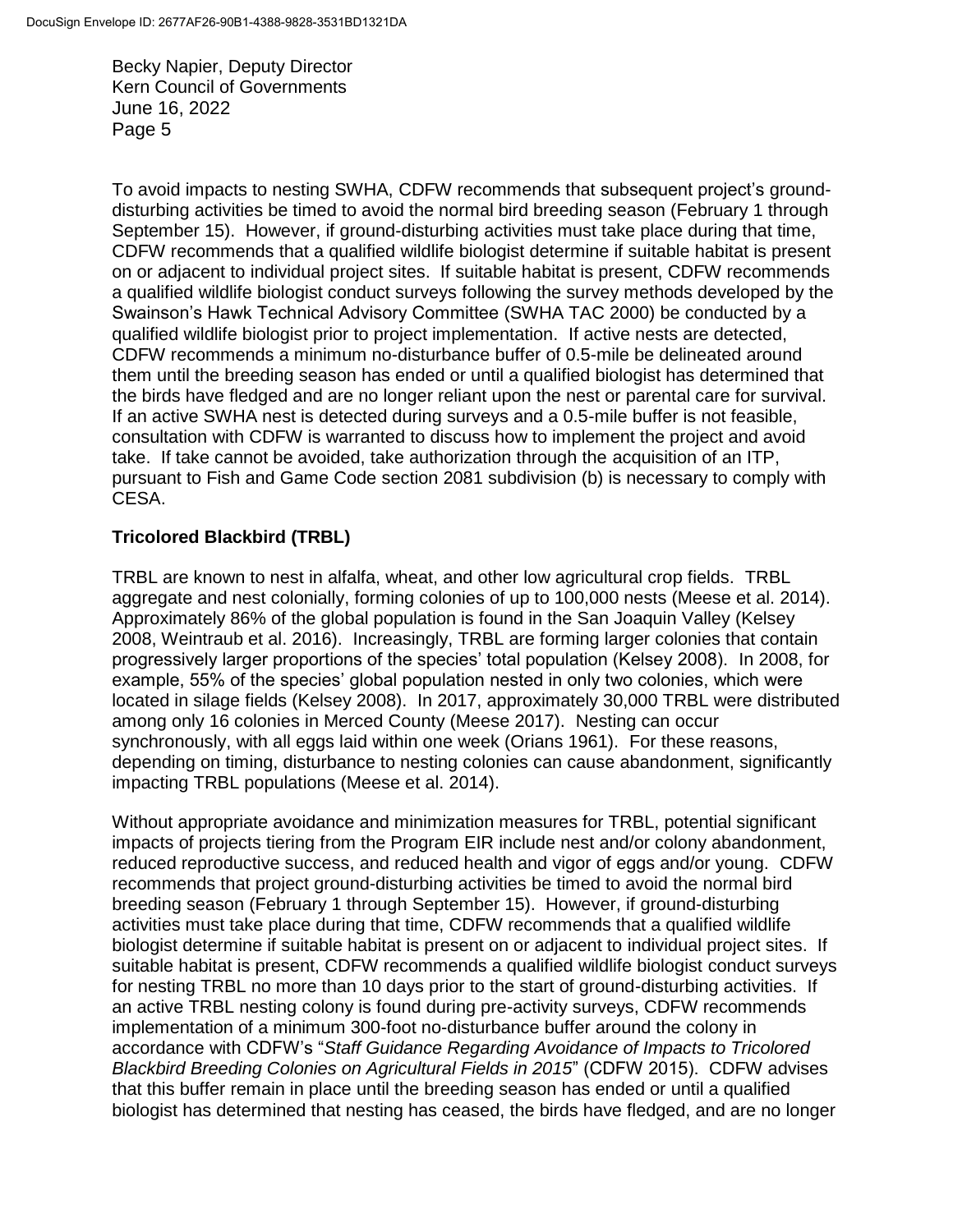reliant upon the colony or parental care for survival. It is important to note that TRBL colonies can expand over time. For this reason, CDFW recommends conducting additional pre-activity surveys within 10 days prior of project initiation to reassess the colony's areal extent. If a TRBL nesting colony is detected during surveys, consultation with CDFW is warranted to discuss how to implement the project and avoid take, or if avoidance is not feasible, to acquire an ITP, pursuant to Fish and Game Code section 2081 subdivision (b), prior to any ground-disturbing activities.

**Desert Tortoise:** The Project site is within the range of suitable habitat for desert tortoise. CDFW recommend that surveys following the protocol contained in "Preparing for any action that may occur within the range of the Mojave desert tortoise (*Gopherus agassizii*)" (USFWS 2010) be conducted during the appropriate survey period to determine the potential for desert tortoise to use the Project site and surrounding area. Survey results will need to be submitted to both CDFW and the United States Fish and Wildlife Service. If surveys indicate the presence or potential presence of desert tortoise, consultation with CDFW and the USFWS is essential to develop appropriate avoidance, minimization, and mitigation measures.

If projects propose to use exclusion fencing, CDFW recommends that all perimeter fencing be raised seven (7) to eight (8) inches above ground for the length of the fencing with the bottom fencing material knuckled back to maintain movement and habitat connectivity for desert tortoise. CDFW recommends that exclusion fencing is installed after desert tortoise and Mohave ground squirrel surveys are completed and no desert tortoise or Mohave ground squirrels are detected on-site to avoid take of these species. Fish and Game Code section 86 defines take as "hunt, pursue, catch, capture, or kill, or attempt to hunt, pursue, catch, capture, or kill." CDFW considers animals trapped within exclusion fencing to be captured and if this occurs absent the acquisition of a State ITP, unauthorized take has occurred in violation of CESA.

## **Mohave Ground Squirrel (MGS)**

Major threats to the MGS are drought, habitat destruction, habitat fragmentation, and habitat degradation (Gustafson 1993). MGS is restricted to a small geographic range and the greatest habitat loss has occurred near desert towns such as California City (Gustafson 1993). Natural cycling is anticipated in MGS populations, therefore, the true indicators of the status of the species are the quantity, pattern of distribution, and quality of habitat (Gustafson 1993).

To evaluate potential project-related impacts to MGS, CDFW recommends a qualified permitted biologist conduct protocol surveys for MGS following the methods described in the "Mohave Ground Squirrel Survey Guidelines" (CDFG 2010) during the appropriate survey season prior to project implementation, including any vegetation- or ground-disturbing activities. Please note that guidelines indicate that a visual survey and up to three trapping sessions may need to be conducted (CDFG 2010). Results of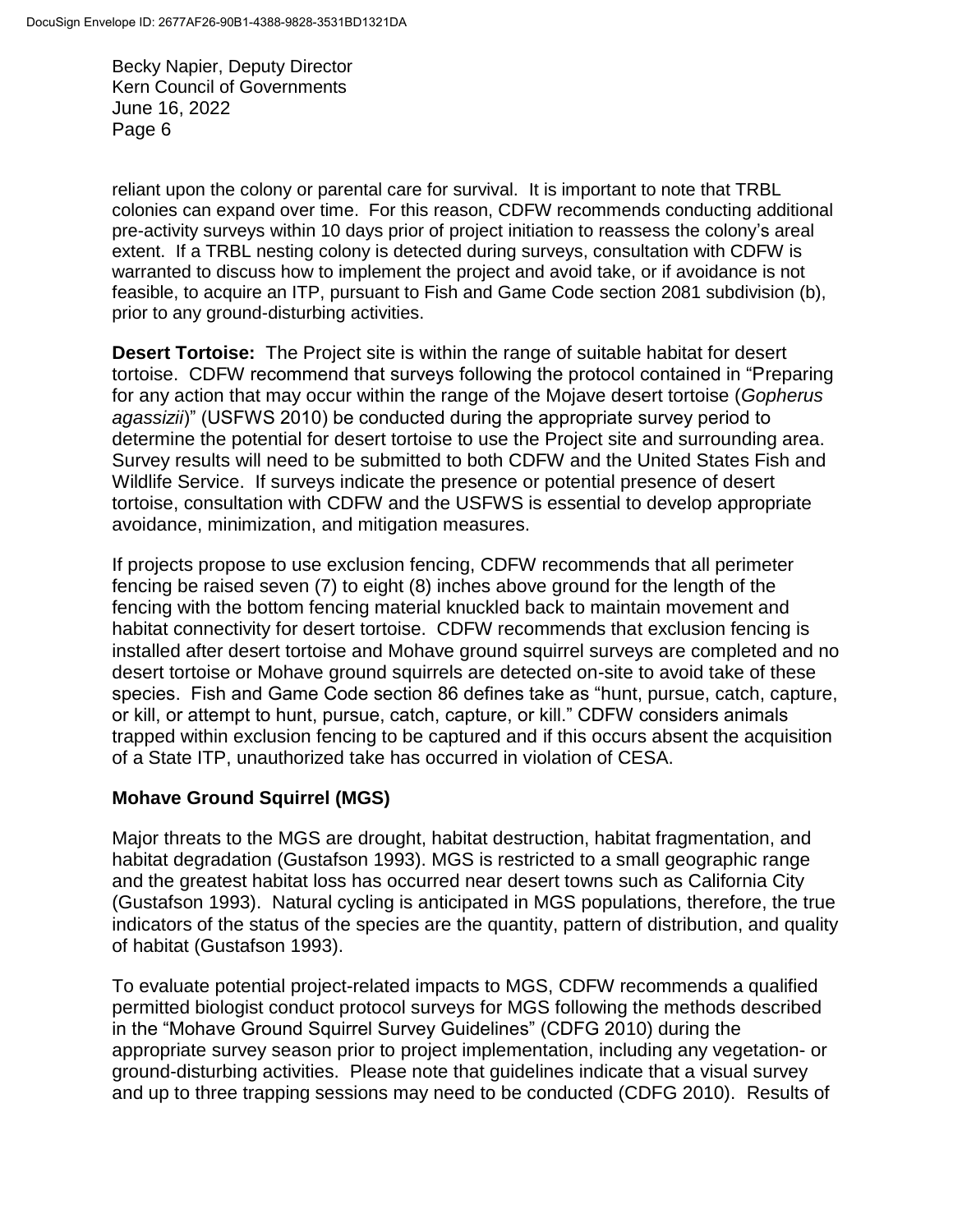the MGS surveys are advised to be submitted to the CDFW. As indicated above, MGS surveys are valid for one year and CDFW recommend surveys be conducted within a year from the start of ground-disturbing activities. If MGS are found within the project site during protocol surveys, preconstruction surveys, or construction activities, consultation with CDFW is recommended to discuss how to implement the project and avoid take; or if avoidance is not feasible, to acquire an ITP prior to any grounddisturbing activities, pursuant Fish and Game Code section 2081(b). Alternatively, the applicant can assume presence and acquire an ITP prior to initiating project activities.

**Tipton Kangaroo Rat (TKR), Giant Kangaroo Rat (GKR) and other kangaroo rats:** Both TKR and GKR may be impacted by project activities. In order to determine if TKR and GKR occupy the project site, focused protocol-level trapping surveys would need to be conducted by a qualified wildlife biologist that is permitted to do so by both CDFW and USFWS. These surveys are recommended to be conducted well in advance of ground-disturbing activities in order to determine if impacts to special status kangaroo rats could occur. In order to implement full avoidance for both these species, CDFW recommends a minimum 50-foot no-disturbance buffer be employed around all burrows that could be used by kangaroo rats. If full avoidance is not feasible and take could potentially occur as a result of construction-related activities, acquisition of an ITP (in accordance with Section 2081(b) of the Fish and Game Code) would be warranted prior to initiating ground-disturbing activities. Alternatively, the applicant has the option of assuming presence for this species and secure an ITP for TKR and GKR.

**San Joaquin Antelope Squirrel (SJAS):** Subsequent project activities may impact SJAS. In order to determine if project implementation would impact SJAS, surveys focused on SJAS would need to be conducted by a qualified wildlife biologist during the appropriate conditions for detection of the species. Conditions considered appropriate for SJAS include daytime temperatures between 68 to 86 degrees Fahrenheit and between April 1 and September 30 (CDFG 1990). These surveys are recommended to be conducted well in advance of grounddisturbing activities in order to determine if impacts to SJAS could occur during construction related activities. In order to implement full avoidance for SJAS, CDFW recommends a minimum 50-foot no-disturbance buffer be employed around all burrows that could be used by SJAS. If implementation of avoidance measures is not feasible and if take could occur as a result of construction-related activities, acquisition of an ITP would be warranted prior to initiating ground-disturbing activities. Alternatively, the applicant has the option of assuming presence for this species and securing an ITP for SJAS.

## **California Tiger Salamander (CTS)**

CTS have the potential to be impacted by project activities. Results from the California Natural Diversity Database (CNDDB) show that CTS are known to occur in northwestern Kern County (CDFW 2022). CTS breed and develop in vernal and seasonal pools and stock ponds within grassland, woodland, and scrub habitat types. They require upland refuges (i.e. small mammal burrows) when not breeding and have been demonstrated to disperse up to 1.3 miles from aquatic habitat (Searcy and Shaffer 2011).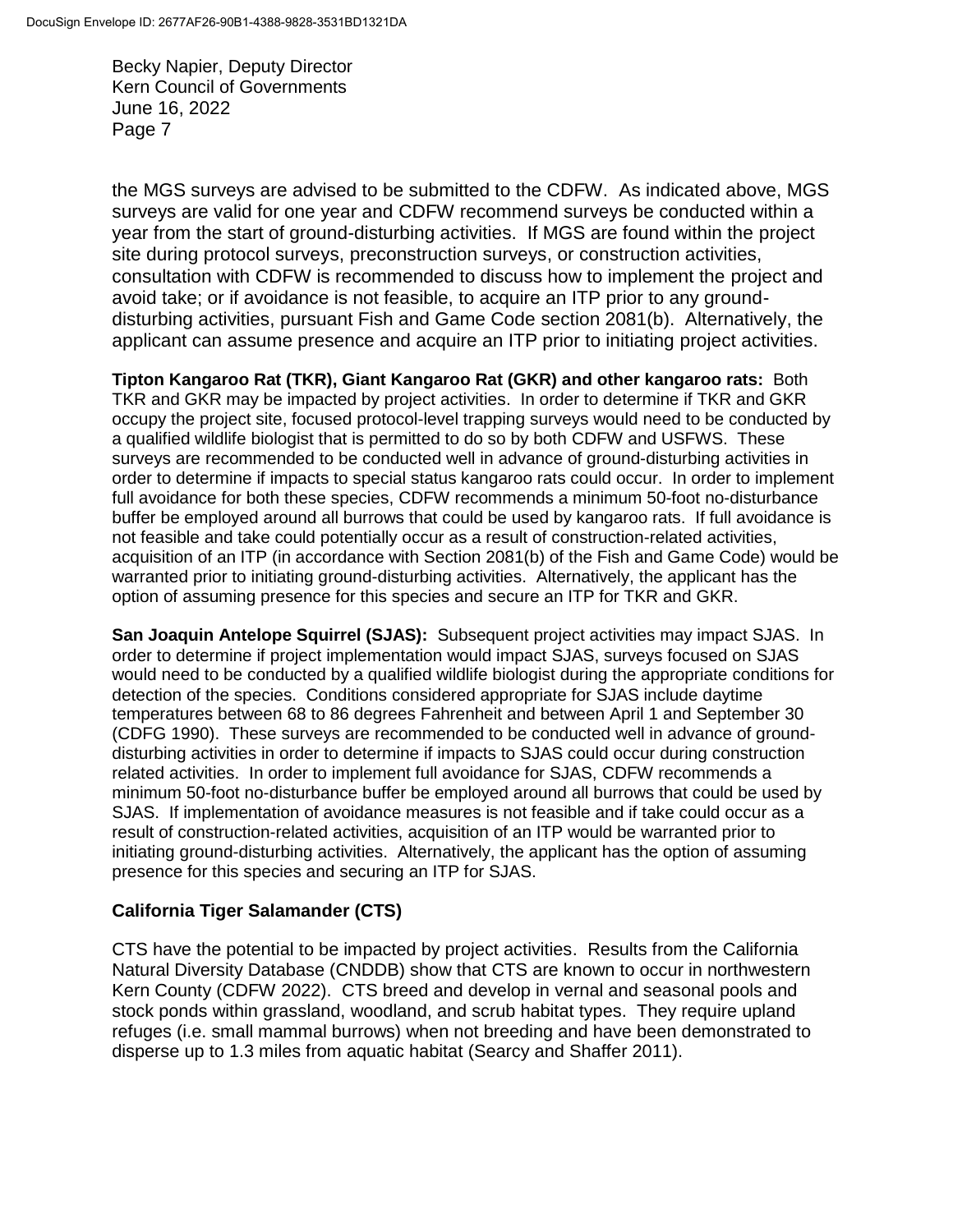Prior to ground-disturbing activities that occur within the range of CTS, CDFW recommends that a qualified wildlife biologist assess individual project sites and their vicinity (i.e. up to 1.3-mile radius buffer) to evaluate potential for CTS and presence of both upland and aquatic habitat features which could support the species. If suitable habitat is present, CDFW recommends site assessments follow the USFWS's "Interim Guidance on Site Assessment and Field Surveys for Determining Presence or a Negative Finding of the California Tiger Salamander" (2003). If surveys determine that CTS have the potential to be present, CDFW advises avoidance for CTS include a minimum 50-foot no-disturbance buffer delineated around all small mammal burrows and a 250-foot buffer around all aquatic habitat features with potential to support breeding. If these no-disturbance buffers cannot be maintained, or if presence of the species is assumed, take authorization through acquisition of an ITP by CDFW, pursuant to Fish and Game Code section 2081 subdivision (b), is recommended prior to any ground disturbing activities to comply with CESA.

**Special-Status Plant Species:** Special status plant species may be impacted by project activities. CDFW recommends that the project site be surveyed by a qualified botanist. CDFW advises following the Protocols for Surveying and Evaluating Impacts to Special Status Native Plant Populations and Natural Communities (CDFG, 2018). This protocol, which is intended to maximize detectability, includes the identification of reference populations to facilitate the likelihood of field investigations occurring during the appropriate floristic period. In the absence of protocol-level surveys being performed, additional surveys may be necessary. Further, CDFW advises that a minimum no-disturbance buffer of at least 50 feet from the outer edge of the plant population(s) or specific habitat type(s) required by special status plant species be delineated around special status plant species. If buffers cannot be maintained, then consultation with CDFW is advised to determine appropriate minimization and mitigation measures for impacts to special-status plant species. If a State- or federally listed plant species are identified during botanical surveys, then consultation with CDFW and/or the USFWS is recommended to determine the need for an ITP (issued by CDFW) or a Biological Opinion (issued by the USFWS). CDFW recommends appropriate avoidance, minimization, and mitigation measures for special status plant species are fully addressed.

## **Burrowing Owl (BUOW)**

BUOW use small mammal burrows for nesting and cover. Dispersing juveniles, migrants, transients or new colonizers may occur year-round. Therefore, project activities could impact this species. CDFW recommends that a qualified biologist conduct a habitat assessment in advance of project implementation, to determine if individual project sites or their immediate vicinity contain suitable habitat for BUOW. If suitable habitat is present, CDFW recommends that a qualified biologist determine if species-specific surveys are necessary to determine if BUOW may be impacted by project activities. CDFW recommends the survey methods described in the Staff Report on Burrowing Owl Mitigation (CDFG 2012) be followed before beginning ground disturbing activities. In the event that BUOW are found, CDFW's Staff Report on Burrowing Owl Mitigation (CDFG 2012) recommends that impacts to occupied burrows be avoided in accordance with the following table unless a qualified biologist verifies through non-invasive methods that either: 1) the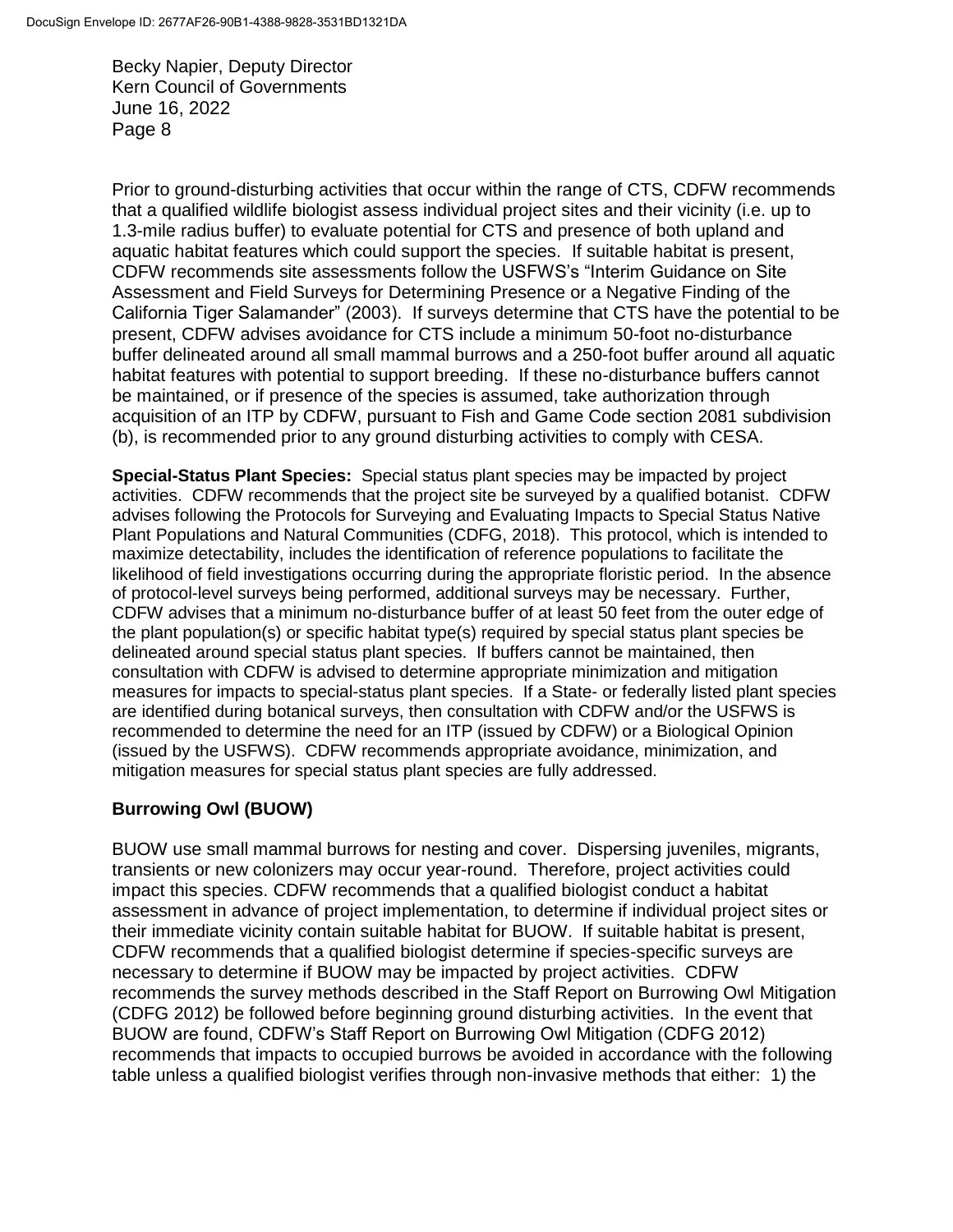birds have not begun egg laying and incubation; or 2) that juveniles from the occupied burrows are foraging independently and are capable of independent survival.

| Location      | Time of Year   | Level of Disturbance |       |       |
|---------------|----------------|----------------------|-------|-------|
|               |                | Low                  | Med   | High  |
| Nesting sites | April 1-Aug 15 | $200 \; \text{m}^*$  | 500 m | 500 m |
| Nesting sites | Aug 16-Oct 15  | $200 \text{ m}$      | 200 m | 500 m |
| Nesting sites | Oct 16-Mar 31  | 50 m                 | 100 m | 500 m |

 $*$  meters  $(m)$ 

## **Other Wildlife Species**

While CDFW may not be able to cover all special status species identified in this comment letter, CDFW recommends the EIR evaluate potential impacts to other special status species that may be impacted from project activities. CDFW recommends this evaluation include identifying any potential habitat in the project area, the potential for these species to occur in the project area, and what, if any, mitigation measures are necessary to reduce impacts to less to significant.

Please note that if suitable habitat is present and species surveys are warranted, some protocols require specific seasons and/or an extended period of time (e.g., BNLL, CTS). Frequently recommended survey and monitoring protocols for special status species can be found at [https://wildlife.ca.gov/Conservation/Survey-Protocols.](https://wildlife.ca.gov/Conservation/Survey-Protocols) CDFW is also available for consultation about survey methods and mitigation measures prior to completion of the draft EIR.

## **Nesting birds**

CDFW encourages that project implementation occur during the bird non-nesting season; however, if ground-disturbing or vegetation-disturbing activities must occur during the breeding season (February through mid-September), individual project proponents are responsible for ensuring that implementation of a project does not result in violation of the Migratory Bird Treaty Act or relevant Fish and Game Codes as referenced above.

To evaluate project-related impacts on nesting birds, CDFW recommends that a qualified wildlife biologist conduct pre-activity surveys for active nests no more than 10 days prior to the start of ground or vegetation disturbance to maximize the probability that nests that could potentially be impacted are detected. CDFW also recommends that surveys cover a sufficient area around individual project sites to identify nests and determine their status. A sufficient area means any area potentially affected by a project. In addition to direct impacts (i.e. nest destruction), noise, vibration, and movement of workers or equipment could also affect nests. Prior to initiation of project ground-disturbing activities, CDFW recommends that a qualified biologist conduct a survey to establish a behavioral baseline of all identified nests. Once ground-disturbing activities begin, CDFW recommends having a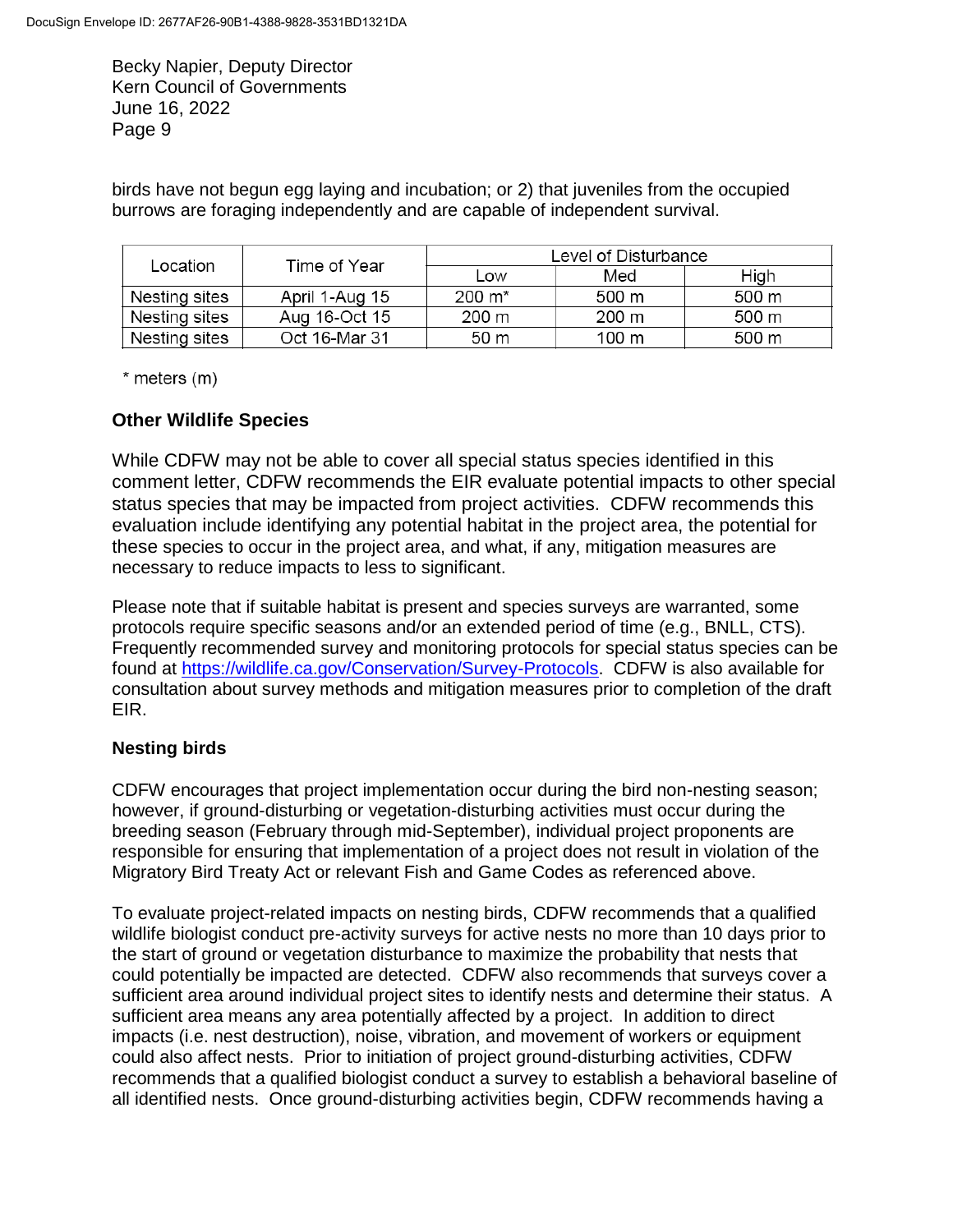qualified biologist continuously monitor nests to detect behavioral changes resulting from the project. If behavioral changes occur, CDFW recommends halting the work causing that change and consulting with CDFW for additional avoidance and minimization measures.

If continuous monitoring of identified nests by a qualified wildlife biologist is not feasible, CDFW recommends a minimum no-disturbance buffer of 250 feet around active nests of non-listed bird species and a 500-foot no-disturbance buffer around active nests of nonlisted raptors. These buffers are advised to remain in place until the breeding season has ended or until a qualified biologist has determined that the birds have fledged and are no longer reliant upon the nest or on-site parental care for survival. Variance from these nodisturbance buffers is possible when there is compelling biological or ecological reason to do so, such as when the construction area would be concealed from a nest site by topography. CDFW recommends that a qualified wildlife biologist advise and support any variance from these buffers and notify CDFW in advance of implementing a variance.

**Lake and Streambed Alteration:** Projects tiering from the Program EIR may involve work that has the potential to impact waterways within Kern County and may be subject to CDFW's regulatory authority pursuant Fish and Game Code section 1600 et seq. Fish and Game Code section 1600 et seq. requires an entity to notify CDFW prior to commencing any activity that may (a) substantially divert or obstruct the natural flow of any river, stream, or lake; (b) substantially change or use any material from the bed, bank, or channel of any river, stream, or lake (including the removal of riparian vegetation); or (c) deposit debris, waste or other materials that could pass into any river, stream, or lake. "Any river, stream, or lake" includes those that are ephemeral or intermittent as well as those that are perennial. CDFW is required to comply with CEQA in the issuance of a Lake or Streambed Alteration Agreement. For additional information on notification requirements, please contact our staff in the LSA Program at (559) 243-4593.

#### **Federally Listed Species**

CDFW recommends consulting with the USFWS on potential impacts to federally listed species. Take under the Federal Endangered Species Act (FESA) is more broadly defined than CESA; take under FESA also includes significant habitat modification or degradation that could result in death or injury to a listed species by interfering with essential behavioral patterns such as breeding, foraging, or nesting. Consultation with the USFWS in order to comply with FESA is advised well in advance of any ground disturbing activities.

#### **ENVIRONMENTAL DATA**

CEQA requires that information developed in environmental impact reports and negative declarations be incorporated into a database which may be used to make subsequent or supplemental environmental determinations (Pub. Resources Code, § 21003, subd. (e)). Accordingly, please report any special-status species and natural communities detected during project surveys to CNDDB. The CNDDB field survey form can be found at the following link: [https://www.wildlife.ca.gov/Data/CNDDB/Submitting-Data.](https://www.wildlife.ca.gov/Data/CNDDB/Submitting-Data) The completed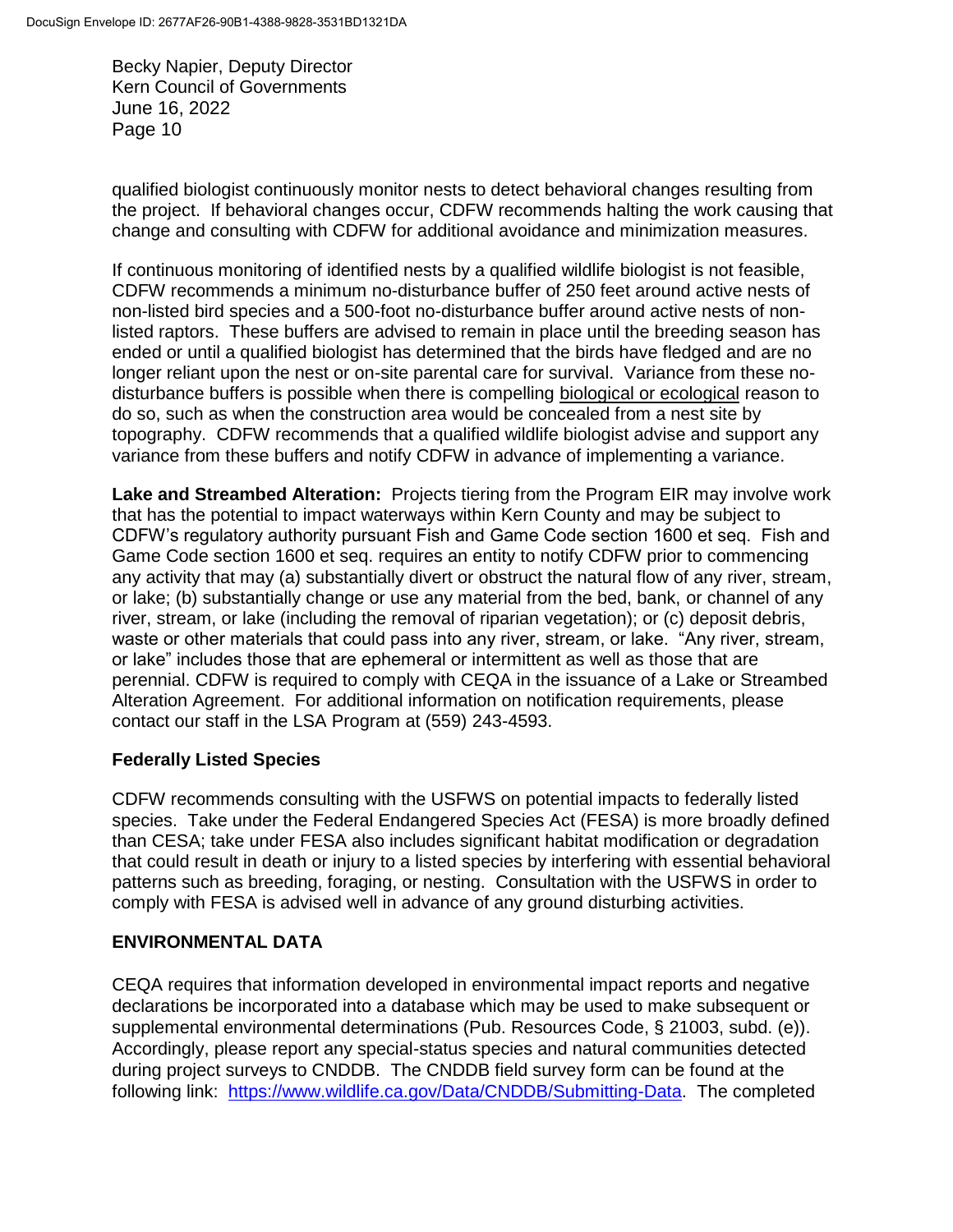form can be mailed electronically to CNDDB at the following email address: [CNDDB@wildlife.ca.gov.](mailto:CNDDB@wildlife.ca.gov) The types of information reported to CNDDB can be found at the following link: [https://www.wildlife.ca.gov/Data/CNDDB/Plants-and-Animals.](https://www.wildlife.ca.gov/Data/CNDDB/Plants-and-Animals)

#### **FILING FEES**

If it is determined that the Project has the potential to impact biological resources, an assessment of filing fees will be necessary. Fees are payable upon filing of the Notice of Determination by the Lead Agency and serve to help defray the cost of environmental review by CDFW. Payment of the fee is required in order for the underlying project approval to be operative, vested, and final (Cal. Code Regs, tit. 14, § 753.5; Fish & G. Code, § 711.4; Pub. Resources Code, § 21089).

CDFW appreciates the opportunity to comment on the Project to assist Kern COG in identifying and mitigating the Project's impacts on biological resources.

More information on survey and monitoring protocols for sensitive species can be found at CDFW's website (https://www.wildlife.ca.gov/Conservation/Survey-Protocols). If you have any questions, please contact Jaime Marquez, Environmental Scientist, at the address provided on this letterhead, by telephone at (559) 580-3200, or by electronic mail at Jaime.Marquez@wildlife.ca.gov.

Sincerely,

DocuSigned by: Valene (ook

 $-96D42C58E092466...$ Valerie Cook Acting Regional Manager

Attachment 1

ec: Patricia Cole; [Patricia\\_Cole@fws.gov](mailto:Patricia_Cole@fws.gov) United States Fish and Wildlife Service

> LSA/1600; [R4LSA@wildlife.ca.gov](mailto:R4LSA@wildlife.ca.gov) California Department of Fish and Wildlife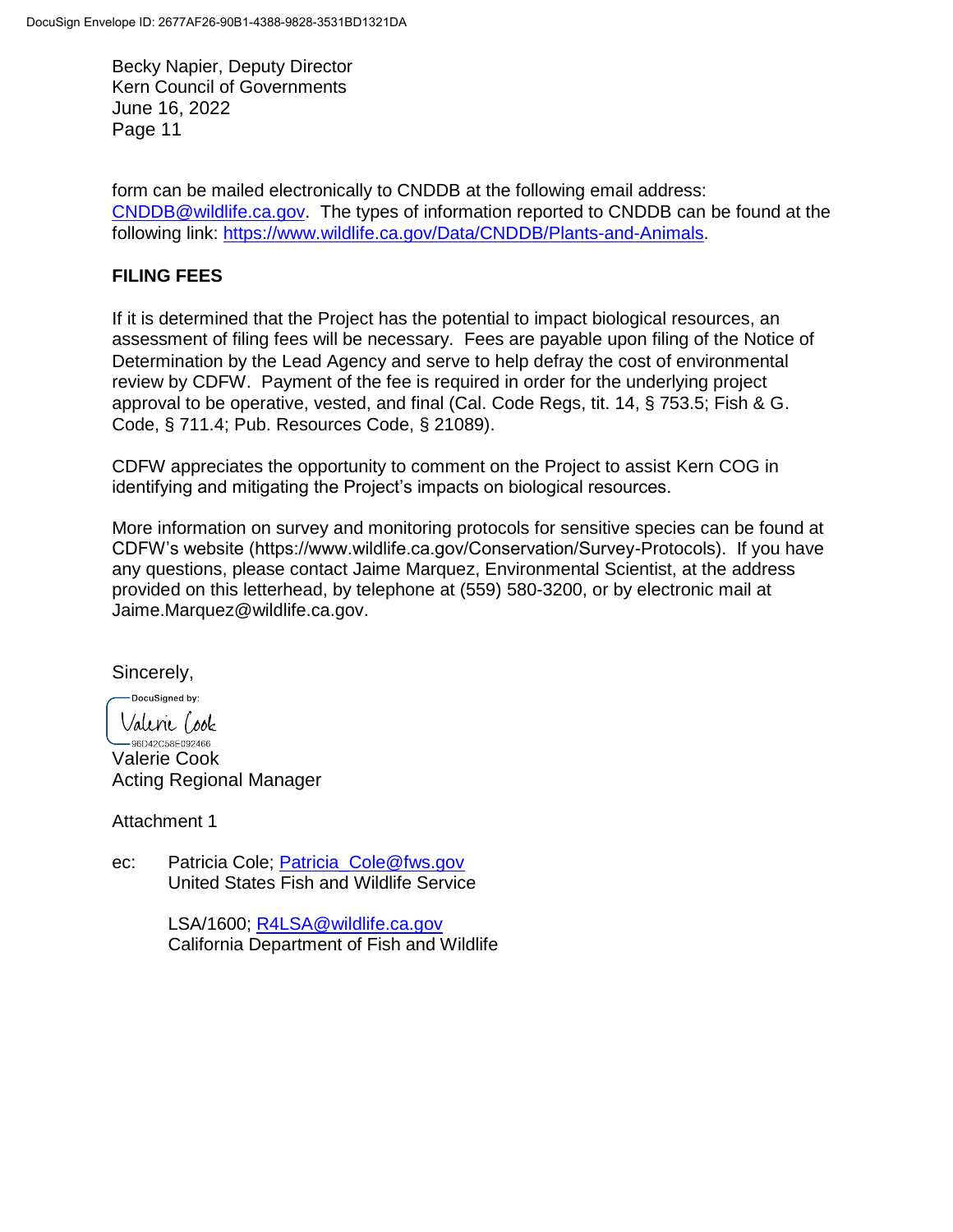#### **LITERATURE CITED**

- California Department of Fish and Game (CDFG). 1990. Approved Survey Methodologies for Sensitive Species. San Joaquin Antelope Squirrel, *Ammospermophilus nelsoni*. California Department of Fish and Game, Region 4. May 8, 1990.
- CDFG. 2010. Mohave Ground Squirrel Survey Guidelines. California Department of Fish and Game, July 2010.
- CDFG. 2012. Staff Report on Burrowing Owl Mitigation. California Department of Fish and Game.
- CDFG, 2018. *Protocols for Surveying and Evaluating Impacts to Special Status Native Plant Populations and Natural Communities*. California Department of Fish and Game, March 2018.
- California Department of Fish and Wildlife (CDFW). 2015. Staff Guidance Regarding Avoidance of Impacts to Tricolored Blackbird Breeding Colonies on Agricultural Fields in 2015. March 19, 2015.
- Gustafson, J., 1993. Report to the Fish and Game Commission: A Status Review of the Mohave Ground Squirrel (*Spermophilus mohavensis*). California Department of Fish and Game, March 1993.
- Kelsey, R. 2008. Results of the tricolored blackbird 2008 census. Report submitted to U.S. Fish and Wildlife Service, Portland, OR, USA.
- Meese, R. J., E.C. Beedy, and W.J. Hamilton, III. 2014. Tricolored blackbird (Agelaius tricolor), The Birds of North America (P. G. Rodewald, Ed.). Ithaca: Cornell Lab of Ornithology; Retrieved from the Birds of North America: https://birdsnaorg.bnaproxy.birds.cornell.edu/Species-Account/bna/species/tribla. Accessed December 15, 2017.
- Meese, R.J. 2017. Results of the 2017 Tricolored Blackbird Statewide Survey. California Department of Fish and Wildlife, Wildlife Branch, Nongame Wildlife Program Report 2017-04, Sacramento, CA. 27 pp. + appendices.
- Orians, G.H. 1961. The ecology of blackbird (*Agelaius*) social systems. Ecol. Monogr. 31:285-312.
- Searcy, C. A., and H. B. Shaffer. 2011. Determining the migration distance of a vagile vernal pool specialist: How much land is required for conservation of California tiger salamanders? *In* Research and Recovery in Vernal Pool Landscapes, D. G. Alexander and R. A. Schlising, Eds. California State University, Chico, California.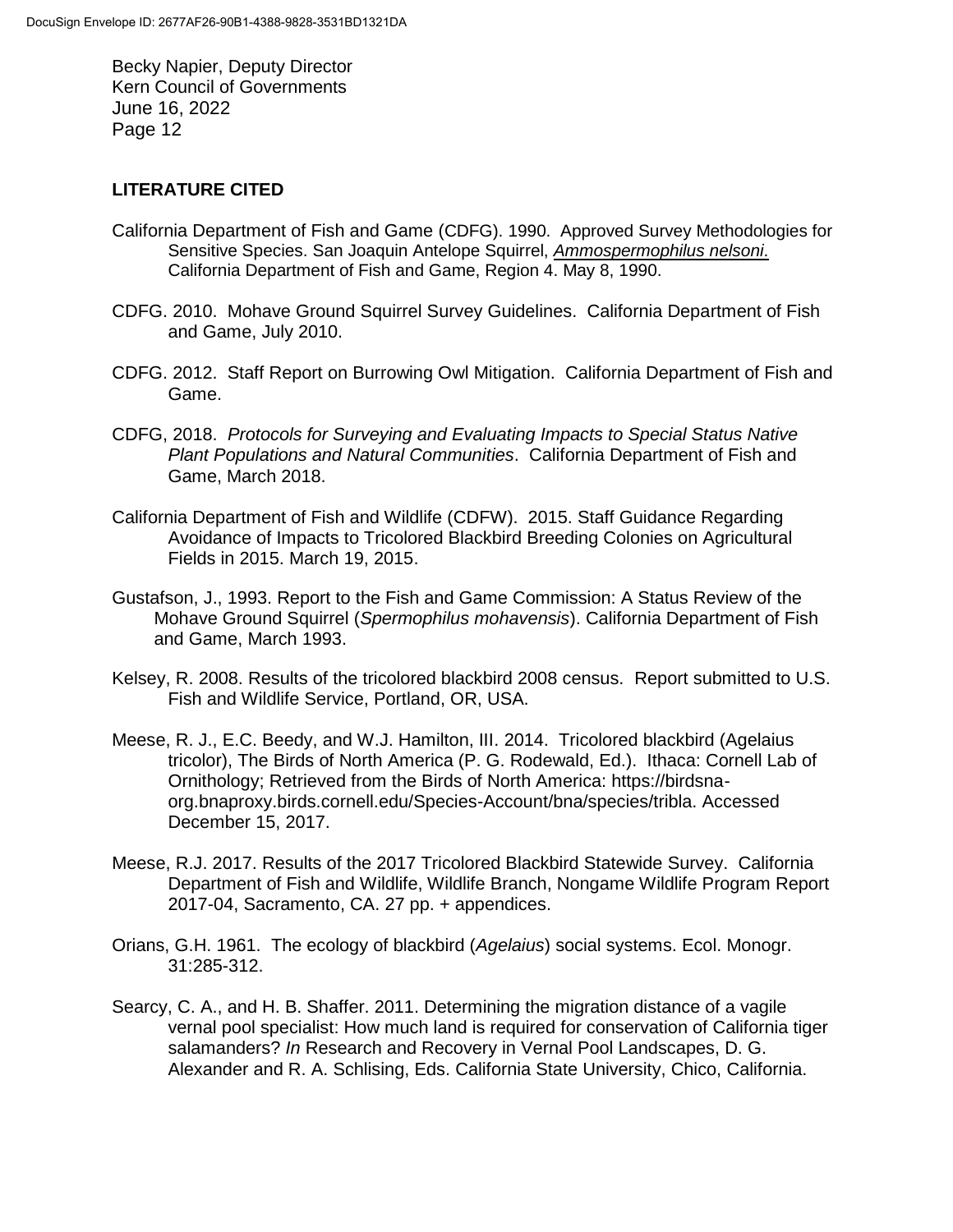- Swainson's Hawk Technical Advisory Committee (SWHA TAC). 2000. Recommended Timing and Methodology for Swainson's Hawk Nesting Surveys in California's Central Valley. Swainson's Hawk Technical Advisory Committee, May 31, 2000.
- U.S. Fish and Wildlife Service (USFWS). 2003. Interim Guidance on Site Assessment and Field Surveys for Determining Presence or a Negative Finding of the California Tiger Salamander, October 2003.
- USFWS, 2010. Preparing for any action that may occur within the range of the Mojave desert tortoise (*Gopherus agassizii*).
- USFWS. 2011. Standard Recommendations for the Protection of the San Joaquin Kit Fox Prior to or During Ground Disturbance. United States Fish and Wildlife Service, January 2011.
- Weintraub, K., T.L. George, and S.J. Dinsmore. 2016. Nest survival of tricolored blackbirds in California's Central Valley. The Condor 118(4): 850–861.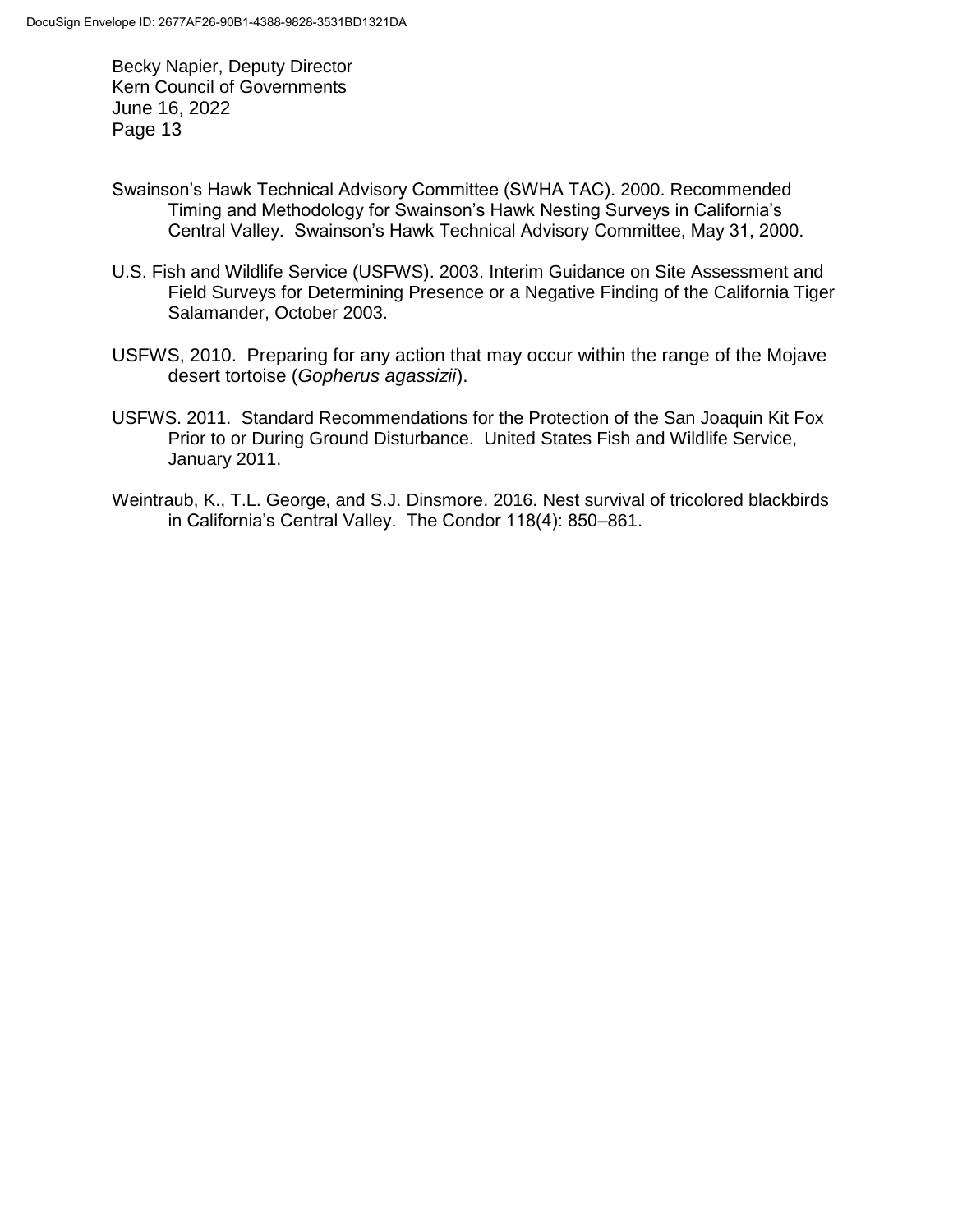# **Attachment 1**

## **CALIFORNIA DEPARTMENT OF FISH AND WILDLIFE RECOMMENDED MITIGATION MONITORING AND REPORTING PROGRAM (MMRP)**

# **PROJECT: 2022 Regional Transportation Plan and Sustainable Communities Strategy (RTP/SCS)**

# **SCH No.: 2021050012**

| <b>RECOMMENDED MITIGATION</b>               | <b>STATUS/DATE/INITIALS</b> |  |  |  |
|---------------------------------------------|-----------------------------|--|--|--|
| <b>MEASURE</b>                              |                             |  |  |  |
| <b>Before Disturbing Soil or Vegetation</b> |                             |  |  |  |
| <b>Mitigation Measure: SJKF</b>             |                             |  |  |  |
| SJKF habitat assessment                     |                             |  |  |  |
| SJKF take authorization                     |                             |  |  |  |
| <b>Mitigation Measure: SWHA</b>             |                             |  |  |  |
| <b>SWHA surveys</b>                         |                             |  |  |  |
| SWHA take authorization                     |                             |  |  |  |
| Mitigation Measure: TRBL                    |                             |  |  |  |
| <b>TRBL</b> surveys                         |                             |  |  |  |
| <b>TRBL</b> take authorization              |                             |  |  |  |
| Mitigation Measure: Desert tortoise         |                             |  |  |  |
| Desert tortoise surveys                     |                             |  |  |  |
| Desert tortoise exclusion fencing           |                             |  |  |  |
| Desert tortoise take authorization          |                             |  |  |  |
| <b>Mitigation Measure: MGS</b>              |                             |  |  |  |
| <b>MGS</b> surveys                          |                             |  |  |  |
| MGS take authorization                      |                             |  |  |  |
| Mitigation Measure: TKR and GKR             |                             |  |  |  |
| <b>TKR and GKR surveys</b>                  |                             |  |  |  |
| <b>TKR and GKR take authorization</b>       |                             |  |  |  |
| <b>Mitigation Measure: SJAS</b>             |                             |  |  |  |
| <b>SJAS</b> surveys                         |                             |  |  |  |
| SJAS take authorization                     |                             |  |  |  |
| <b>Mitigation Measure: CTS</b>              |                             |  |  |  |
| CTS surveys                                 |                             |  |  |  |
| CTS take authorization                      |                             |  |  |  |
| Mitigation Measure: Special status plants   |                             |  |  |  |
| Special status plant surveys                |                             |  |  |  |
| Special status plant take authorization     |                             |  |  |  |
| Mitigation Measure: BUOW                    |                             |  |  |  |
| <b>BUOW</b> surveys                         |                             |  |  |  |
|                                             |                             |  |  |  |